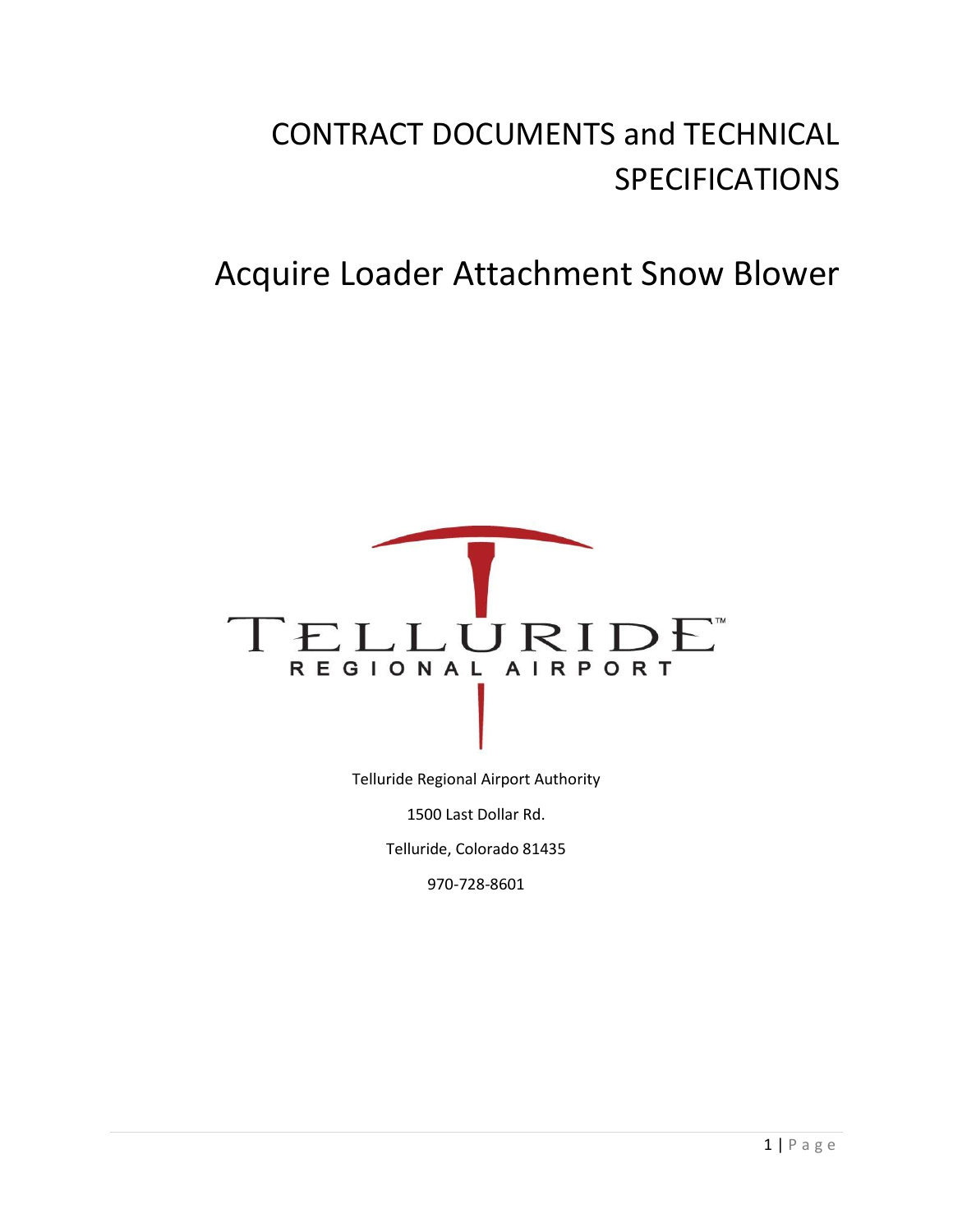## INVITATION FOR BIDS

## Telluride Regional Airport Authority

Telluride, Colorado

Sealed bids, subject to conditions contained herein, for the acquisition of equipment for the Telluride Regional Airport, Telluride, Colorado, will be received by the Telluride Regional Airport Authority at Telluride Regional Airport Administration Office, 1500 Last Dollar Rd, Suite 1, Telluride Colorado 81435, until February 27<sup>st</sup>, 2020 at 4:00 p.m., and then publicly opened and read aloud.

The work involved will include the following:

## **ACQUIRE LOADER ATTACHMENT SNOW BLOWER**

The Contract time for this project is 180 Calendar Days (s). Manufacturer may propose a reasonable alternative timeline if necessary.

**Contract Documents** The Complete set of Specifications and Bid Documents can be downloaded on [https://tellurideairport.com/public-notices/,](https://tellurideairport.com/public-notices/) beginning February 9, 2020. In order to submit a responsive bid as Prime Contractor and to receive all necessary addendum(s) for this project, you must be on the Bidder's List. To view all bid documents (contract documents, specifications and addendums) you must submit a request to Kenneth Maenpa, Airport Manager. **It is the bidder's responsibility to review the site for addendums and changes before submitting their proposal**. For additional information, please contact via email at Kenneth Maenpa [kenny@tellurideairport.com](mailto:kenny@tellurideairport.com)

**Pre-Bid Conference** There will be no Pre-Bid Conference for this project. The supplier may examine onsite equipment in order to ensure that the proposed equipment will work with existing equipment. A list of applicable Telluride Regional Airport existing snow removal equipment as follows:

- 1. John Deere 724K wheel loader
- 2. 24' Gjerstad ramp snow pusher
- 3. Runway Light Plow Tellefsdal

The Sponsor understands that different manufacturers will have different standard options. Where specific equipment is called out, it is done so for the purposes of comparison only. The Bidder / Manufacturer is encouraged to ask questions should the specifications call out equipment and specs that differ from that used on their specific product. The sponsor shall review any deviation from the project specification and make a determination of the deviation. Questions are encouraged to be submitted early in the bidding process to provide the sponsor with enough time to review a deviation and make a determination of acceptability.

**Bid Conditions** – The bidder is required to provide all information as required to provide all information as required within the Contract Documents. The bidder is required to bid as other wise detailed in the Instructions to Bidders.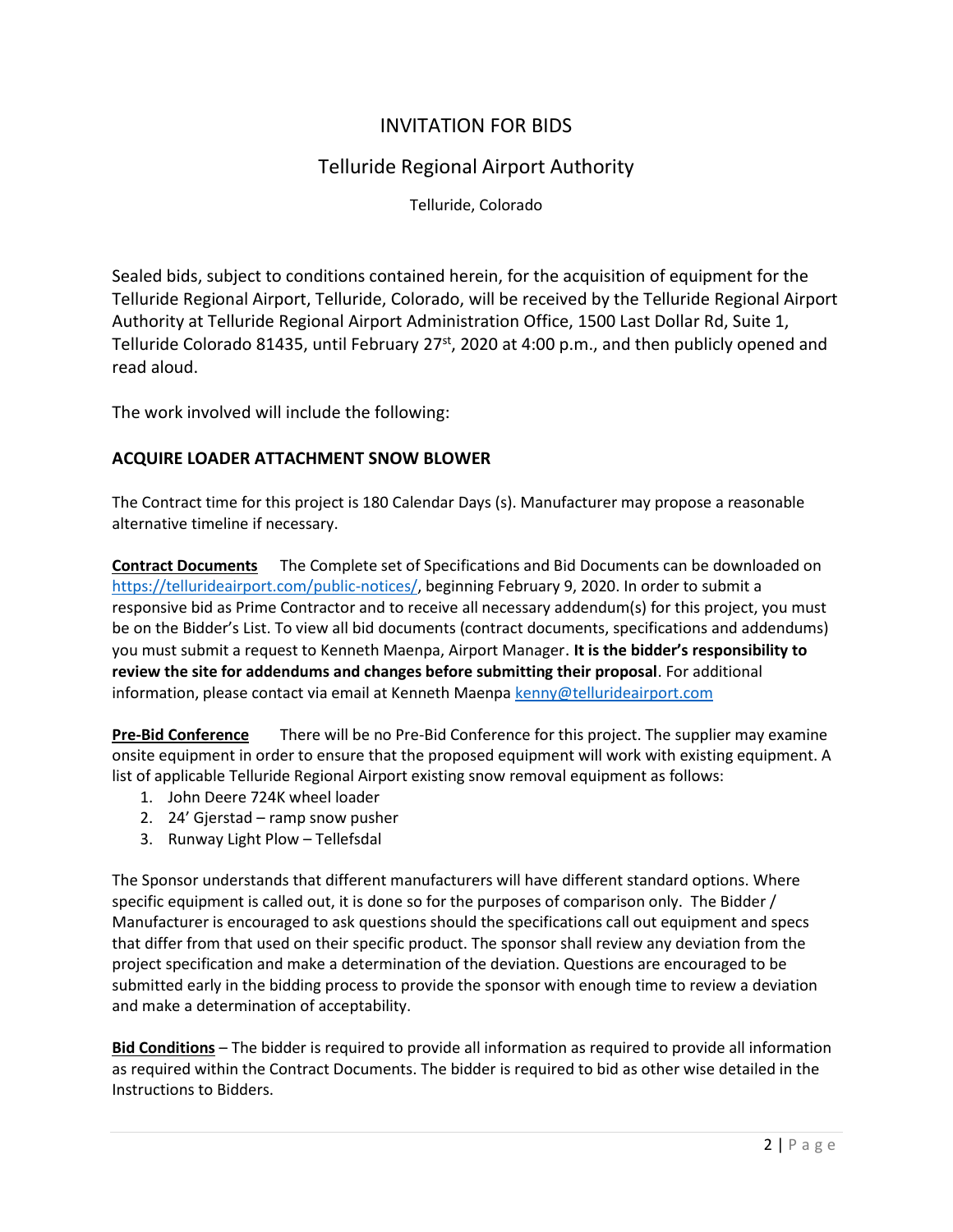Bids may be held by Telluride Regional Airport Authority for period not to exceed 90 calendar days from the date of the bid opening for the purpose of evaluating bids prior to award of contract.

The right is reserved, as Telluride Regional Airport Authority may require, to reject any and all bids and to waive any informality in the bids received.

All questions regarding the bid to be directed to Kenneth Maenpa, Airport Manager, 1500 Last Dollar Rd. Telluride, CO 81435, by emai[l kenny@tellurideairport.com.](mailto:kenny@tellurideairport.com) Questions should be submitted any time before 12:00 p.m. on Friday February 14, 2020.

**Bid Bond** Not required.

**Performance & Payment Bond** Not Required.

**Title VI Solicitation Notice**: The Telluride Regional Airport Authority, in accordance with the provision of Title VI of the Civil Rights Act of 1964 (78 Stat. 252, 42 U.S.C. 2000d to 2000d-4) and Regulations, hereby notifies all bidders that it will affirmatively ensure that any contract entered into pursuant to this advertisement, disadvantaged business enterprises will be afforded full and fair opportunity to submit bids in response to this invitation and will not be discriminated against on the grounds of race, color, or national origin in consideration for an award.

Telluride Regional Airport Authority

Telluride, Colorado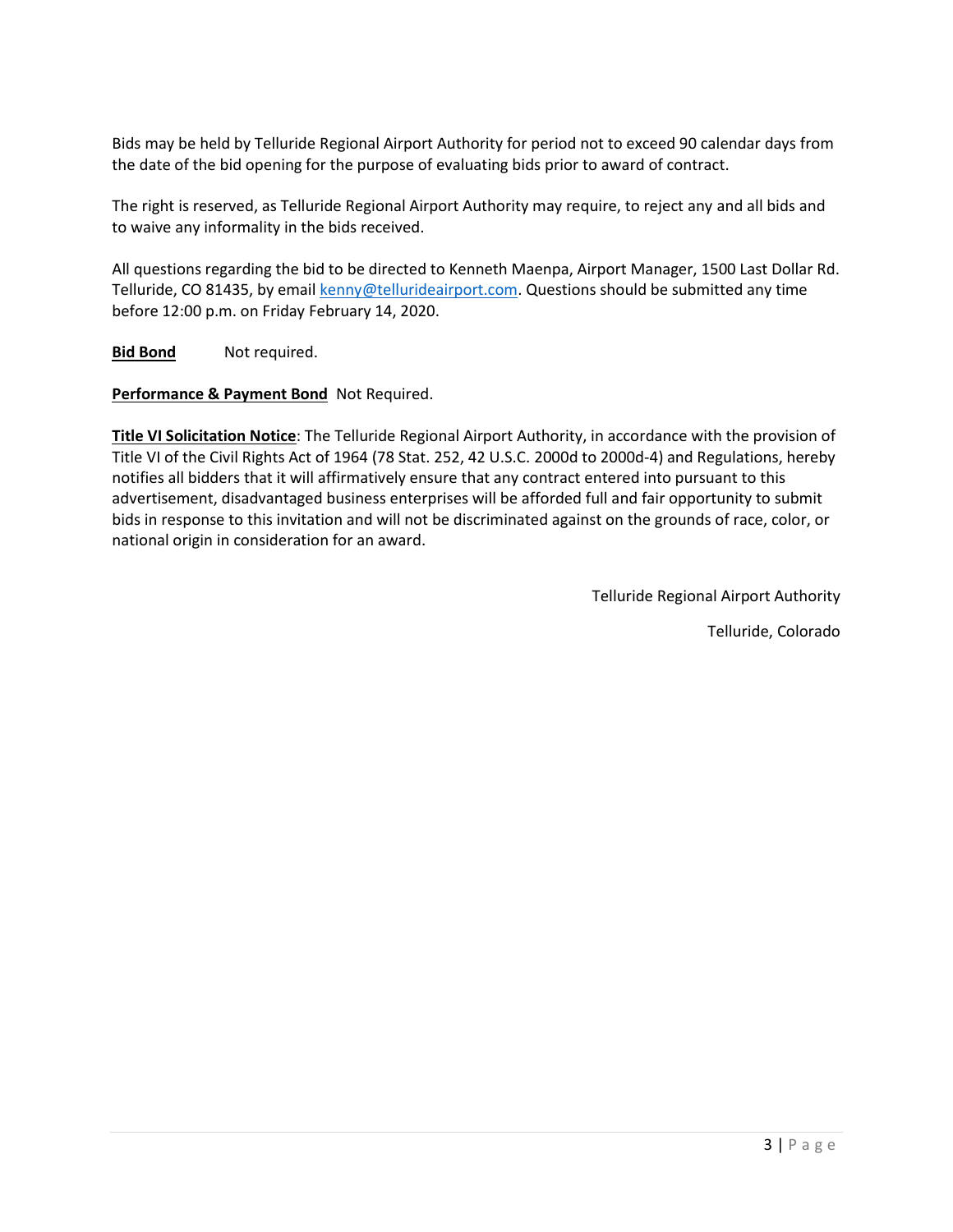#### INSTRUCTIONS TO BIDDERS

Hereinafter in these Contract Documents including these Instructions to Bidders, Sponsor/Owner refers to Telluride Regional Airport Authority, 1500 Last Dollar Road, suite 1, Telluride, CO 81435.

- 1. Submission of Bids
	- a. Contract Documents shall be completed and submitted in its entirety in order for the bid to be considered responsive.
	- b. Bids are to be submitted in a sealed envelope to Telluride Regional Airport Authority, Administration, 1500 Last Dollar Rd., Suite 1, Telluride, CO 81435.
	- c. Date/Time: Bids shall be received on or before: Thursday, February 27, 2020 at 4:00 p.m., at Telluride Regional Airport.
	- d. Bidding Documents: Bidding documents must be downloaded from [http://tellurideairport.com](http://tellurideairport.com/)
- 2. Pre-Bid Conference
	- a. There will be no Pre-Bid Conference for this project.
- 3. Late Bids/Late Modifications of Bids:
	- a. Bids received in the office designated under Item 1-b above, after the exact time set for opening are considered "late bids" and will not be accepted by the Bid Opening Official. Bidder are solely responsible for ensuring their bids arrive on time and to the place of bids specified in the Invitation For Bids.
	- b. The Owner will not consider a late bid or late modification of bid. Any late bid will be returned to the bidder sealed.
- 4. Rejection of Bids
	- a. Any bid that fails to conform to the essential requirements of the invitation for bids will be rejected.
	- b. A bid shall be rejected when the bidder imposes conditions that would modify requirements of the invitation or limit the bidder's liability to the Owner, since to allow the bidder to impose such conditions would be prejudicial to other bidders. For example, bids shall be rejected in which the bidder:
		- i. Protects against future changes in conditions, such as increased costs, if total possible costs to the Owner cannot be determined.
		- ii. Fails to state a price and indicates that price shall be "price in effect at time of delivery".
		- iii. State a price but qualifies it as being subject to "price in effect at time of delivery".
		- iv. Takes exceptions to the invitation for bids terms and conditions.
		- v. Inserts the bidder's terms and conditions.
		- vi. Limits the rights of the Owner under any contract / invitation for bid clause.
- 5. Identification of Bid
	- a. Bidder shall submit in its sealed and marked envelope, one (1) copy of its bid, signed in ink.
	- b. Bids must be returned in a sealed envelope and addressed to the Telluride Regional Airport, 1500 Last Dollar Rd, Suite 1, Telluride, CO 81435 and marked as follows:
		- i. Bid of

Name of Contractor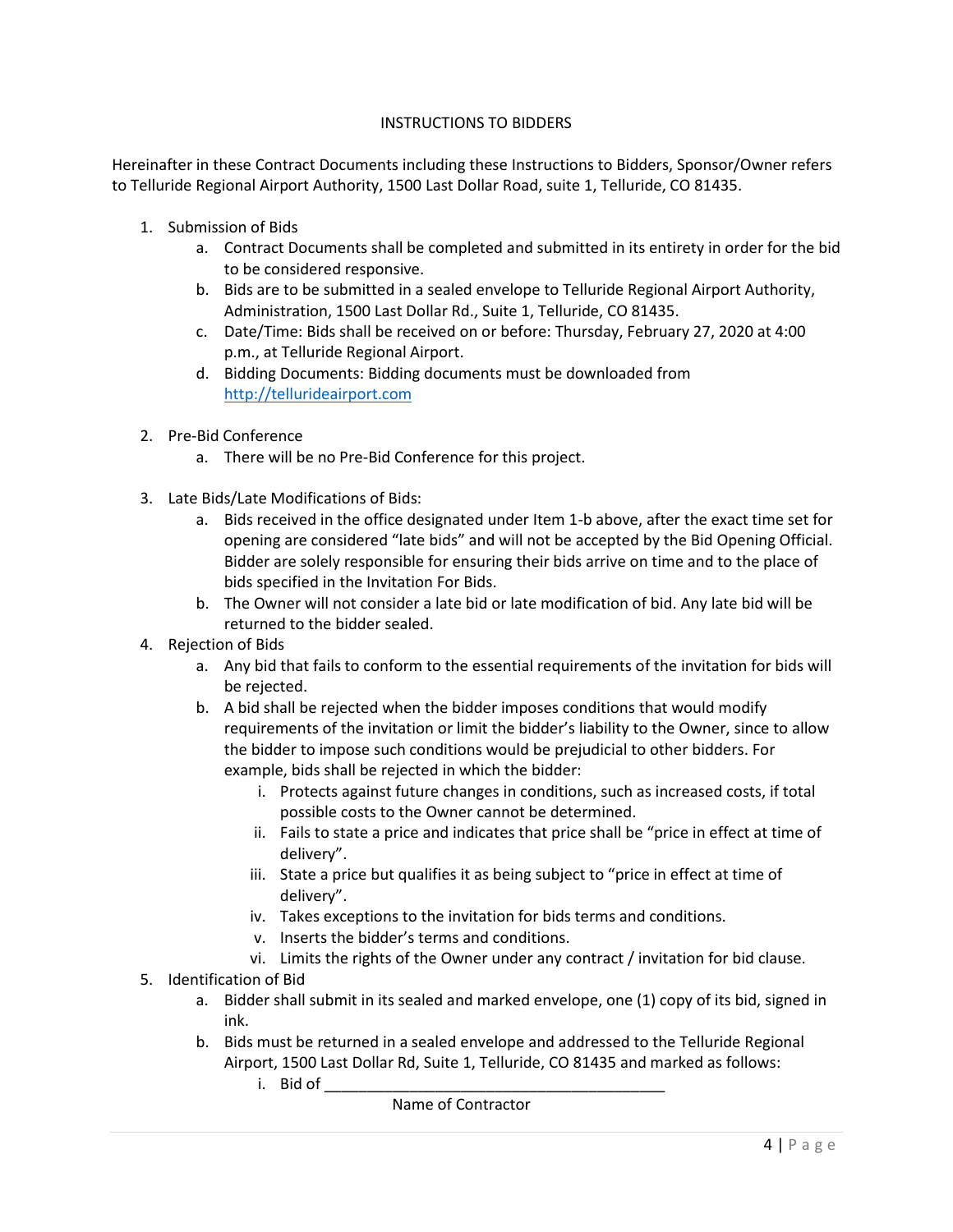For the acquisition of equipment for the Telluride Regional Airport Authority, Telluride, Colorado. To be opened Friday, February 27, 2020 at 4:00 p.m. local time in Telluride Regional Airport Administration Office.

- 6. **Basis of Award** The Owner intends to award a contract resulting from this solicitation to the lowest, responsive, responsible bidder, whose offer, conforming to the solicitation, will be most advantageous to, and in the best interest of, the Owner, cost or price and other factors considered.
	- a. In addition to other factors, bid offers will be evaluated on the basis of advantages and disadvantages to the Owner that might result from offers received.
	- b. The Owner reserves the rights to reject any or all proposals and to waive informalities and/or irregularities in the bid offer.
	- c. Total bid will be evaluated and awarded as follows: It is the Owner's intent to award this bid based on the TOTAL BASE BID. The total base bid shall consist of the bid price for complete manufacturing and delivery of equipment identified.
	- d. The project award is contingent on the availability of funding.
- **7. Period of Acceptance** The bidder agrees that its bid offer shall remain open for acceptance by the Owner for a period of 90 calendar days from and including the date specified in the solicitation.
- 8. **Contract Award** The signature of the bidder indicates that within fifteen (15) calendar days from acceptance of its bid offer it will execute a contract with the Owner.
- 9. **Notice to Proceed/Notice of Award** Work may not start under any awarded contract until a written notice to proceed/Notice of Award is issued by the Owner. Manufacturing of this equipment is expected to take place during the Summer/Fall 2020.
- 10. **Questions and Other Requests for Information**: Telluride Regional Airport Authority [Kenny@tellurideairport.com](mailto:Kenny@tellurideairport.com)
- 11. **Specifications** Upon award of the contract, the Owner will be responsible for furnishing the selected contractor a minimum of one (1) set of specifications.
- 12. **Type of Contract** It is the intent of this Invitation for Bids to award a firm fixed price Contract based on the pieces offered by the lowest responsive and responsible bidder. Contract prices shall remain firm and fixed throughout the contract performance period.
- 13. **Bid Results** Once the Sponsor has had the opportunity to thoroughly evaluate the bids, the Bid Result tabulations will be e-mailed to all parties that submitted qualified bids.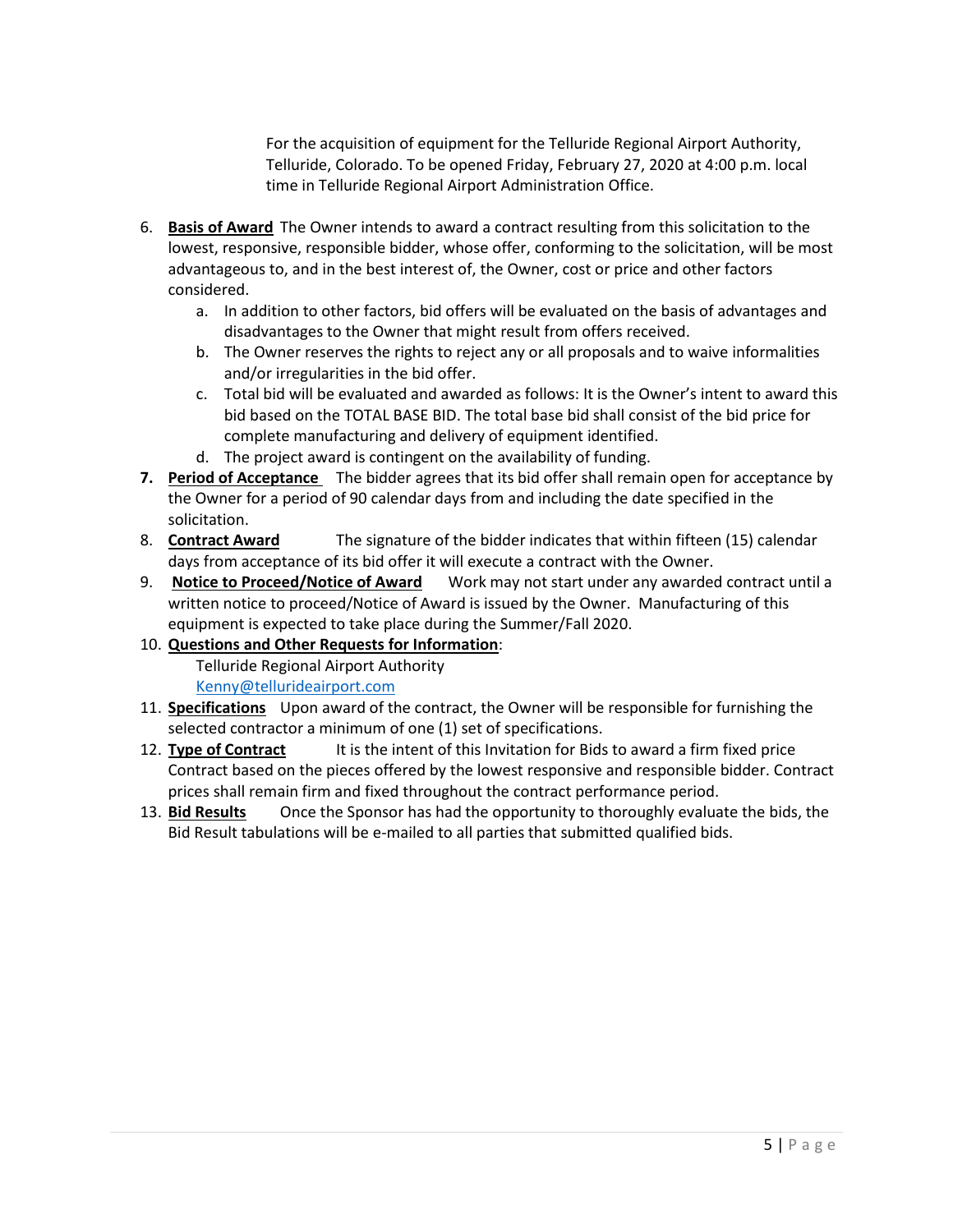# **CONTRACT PROPOSAL**

- TO: Telluride Regional Airport Authority Telluride, Colorado
- 1. The undersigned hereby certifies that they have examined the form of contract, plans and specifications and other associated Contract Documents for the acquisition of equipment. The Undersigned further certifies that they have examined the site of the work, has determined the conditions affecting the work and subject to acceptance of the proposal, agrees to provide at their expense, all labor, insurance, superintendence, machinery, plant, equipment, tools, apparatus, appliances, and means of construction, and all materials and supplies complete the entire work, including work incidental thereto, in conformance with the plans, specifications, and associated contract documents.
- 2. The undersigned acknowledges that the Contract Documents consist of the Invitation for Bid, Instruction to Bidders, all issued Addenda, Proposal, Statement of Qualifications, Notice of Award, Contract Agreement, and Technical Specifications.
- 3. The undersigned, in compliance with your Invitation for Bids dated February 7, 2020, hereby proposed to do the work called for in said contract and specifications and shown on said plans and to furnish all materials, tools, labor, and all appliances and appurtenances necessary for the said work at the following rates and prices:

| <b>TOTAL BID (Base Bid)</b> |  |
|-----------------------------|--|
| TOTAL BID IN WORDS          |  |

- 4. The undersigned understands that the above equipment manufactured to be done are approximate only and are intended principally to serve as a guide in evaluating the bids.
- 5. The undersigned further agrees that if awarded the contract, they will commence work within ten (10) calendar days after the receipt of a notice to proceed and that they will complete the work within 180 Calendar Day (s).
- 6. The undersigned hereby declare that the only parties interested in this proposal are named herein, that this proposal is made without collusion with any other person, or corporation. That no member of the board, officer or agent of Telluride Regional Airport Authority, is directly or indirectly financially interested in this bid.
- 7. The undersigned acknowledges receipt of the following Addendums:

a. Addendum No. \_\_\_\_\_\_\_\_\_\_\_\_\_ Date Received \_\_\_\_\_\_\_\_\_\_\_\_\_\_\_

SIGNATURE OF BIDDER:

By: \_\_\_\_\_\_\_\_\_\_\_\_\_\_\_\_\_\_\_\_\_\_\_\_\_\_\_\_\_\_\_\_\_\_\_\_\_

Name and Title of Authorized Agent

\_\_\_\_\_\_\_\_\_\_\_\_\_\_\_\_\_\_\_\_\_\_\_\_\_\_\_\_\_\_\_\_\_\_\_\_\_

Name of Company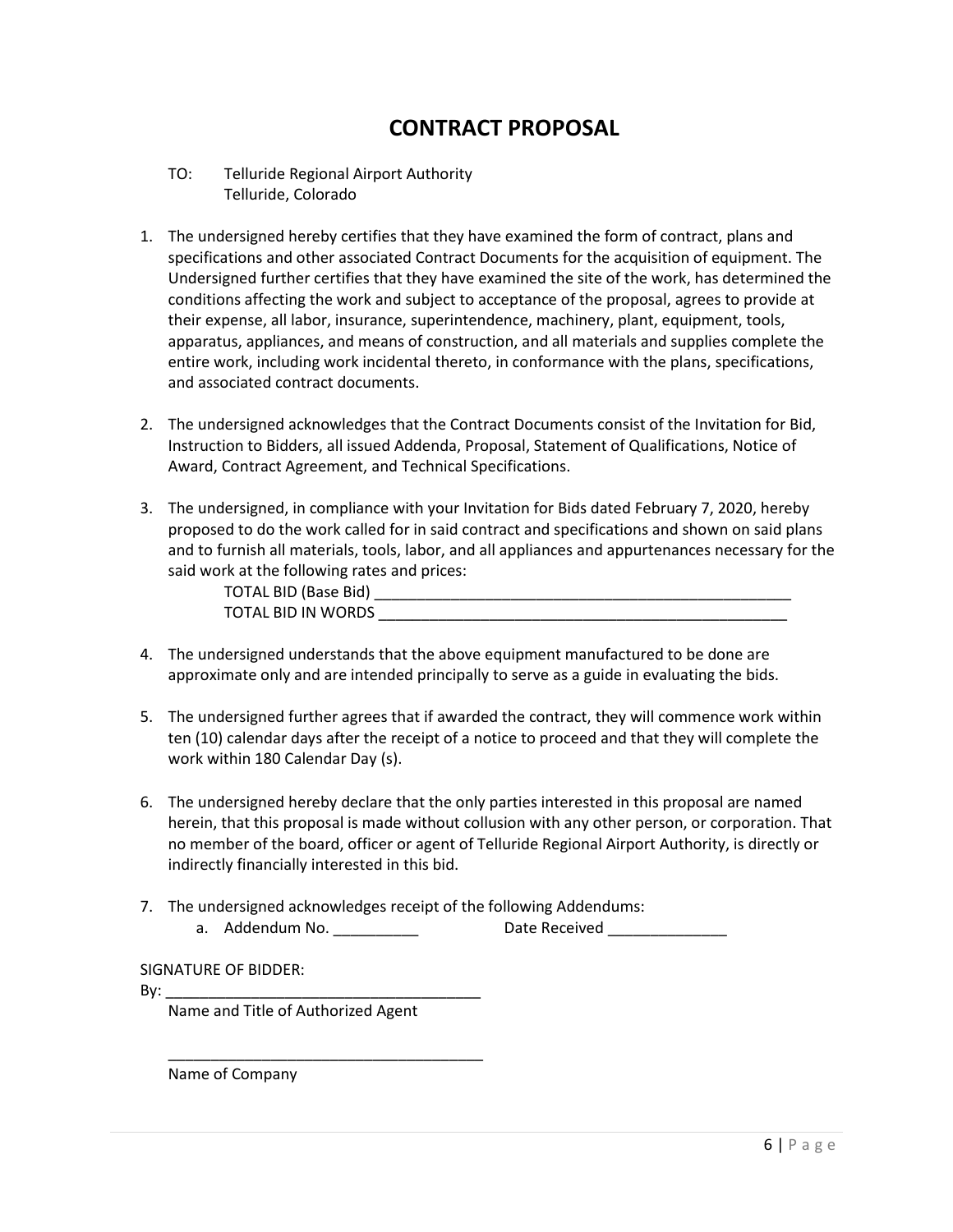# CONTRACTOR INFORMATION

|    | 4. Telephone:<br><u> 2002 - Johann Stoff, deutscher Stoffen und der Stoffen und der Stoffen und der Stoffen und der Stoffen und der Stoffen und der Stoffen und der Stoffen und der Stoffen und der Stoffen und der Stoffen und der Stoffen und d</u> |                                                                                                                      |  |  |  |
|----|-------------------------------------------------------------------------------------------------------------------------------------------------------------------------------------------------------------------------------------------------------|----------------------------------------------------------------------------------------------------------------------|--|--|--|
|    | E-Mail ____________________________                                                                                                                                                                                                                   |                                                                                                                      |  |  |  |
|    |                                                                                                                                                                                                                                                       |                                                                                                                      |  |  |  |
|    |                                                                                                                                                                                                                                                       |                                                                                                                      |  |  |  |
|    | 7. Principal Officers of Contractors:                                                                                                                                                                                                                 | <u> 1980 - Jan James James Jan James James James James James James James James James James James James James Jam</u> |  |  |  |
|    |                                                                                                                                                                                                                                                       |                                                                                                                      |  |  |  |
|    |                                                                                                                                                                                                                                                       |                                                                                                                      |  |  |  |
|    |                                                                                                                                                                                                                                                       |                                                                                                                      |  |  |  |
|    |                                                                                                                                                                                                                                                       |                                                                                                                      |  |  |  |
| 8. | Bidder's/Contractor's state of incorporation (State of organization if an LLC or Partnership)                                                                                                                                                         |                                                                                                                      |  |  |  |
|    |                                                                                                                                                                                                                                                       |                                                                                                                      |  |  |  |
| 9. | Name and Address of person to receive payment: _________________________________                                                                                                                                                                      |                                                                                                                      |  |  |  |
|    | <u> 1989 - Johann John Stein, markin film yn y system yn y system yn y system yn y system yn y system yn y system</u>                                                                                                                                 |                                                                                                                      |  |  |  |
|    |                                                                                                                                                                                                                                                       |                                                                                                                      |  |  |  |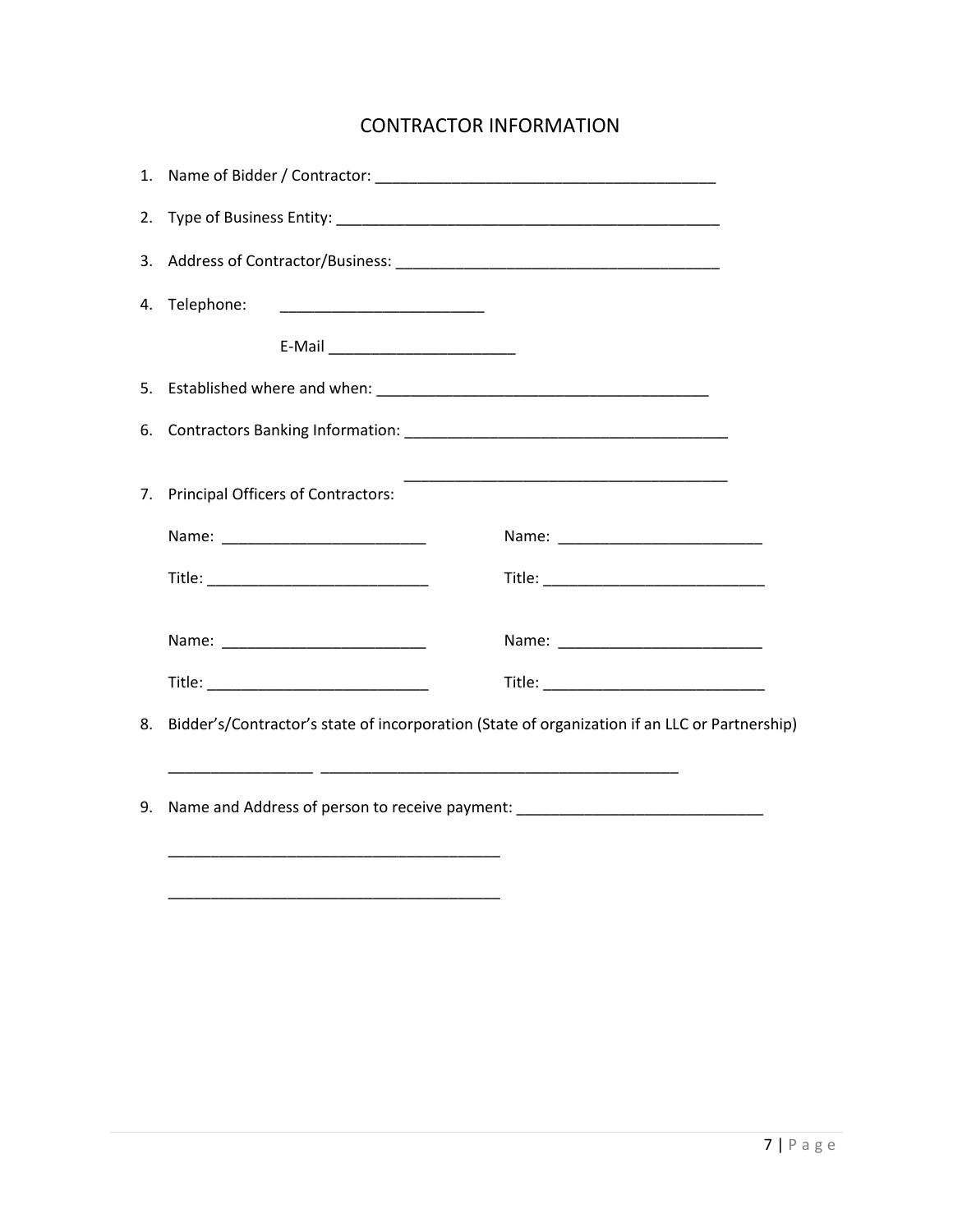EQUIPMENT

| Description (1 Unit)                         | Unit Price | Total |
|----------------------------------------------|------------|-------|
|                                              |            |       |
| <b>Acquire Loader Attachment Snow Blower</b> |            |       |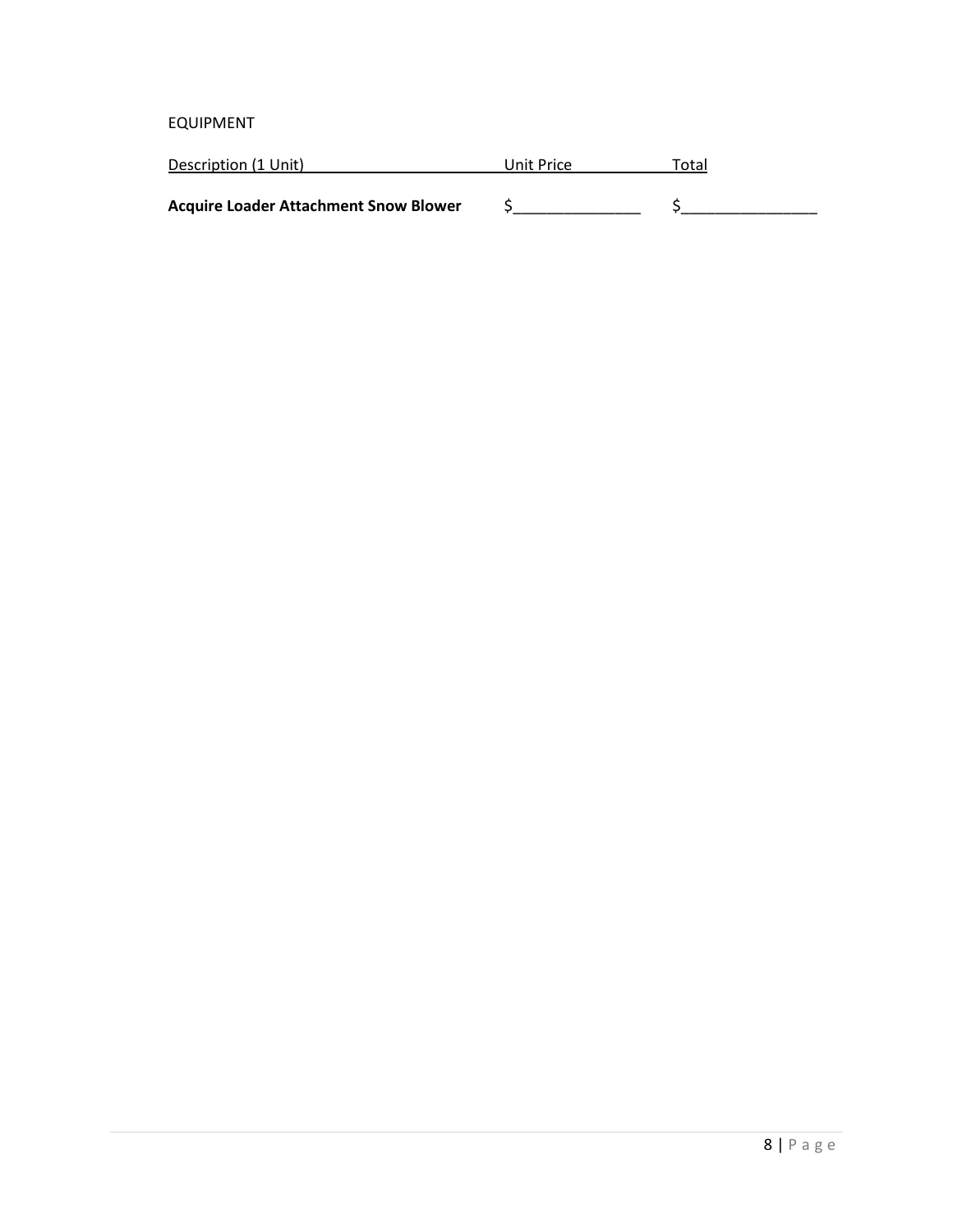# **CONTRACT AGREEMENT**

# **Telluride Regional Airport Loader Attachment Snowblower**

THIS AGREEMENT, Made and entered into this day of the same control of the set of the set of the set of the set o By and between Telluride Regional Airport Authority, Party of the First Part, hereinafter referred to as the "Owner", and \_\_\_\_\_\_\_\_\_\_\_\_\_\_\_\_\_\_\_\_\_\_\_\_\_\_\_\_\_\_\_\_\_\_\_\_\_\_\_, Party of the Second Part, hereinafter referred to as the "Contractor", for the manufacture and equipment of \_\_\_\_\_\_\_\_\_\_\_\_\_\_\_\_\_\_\_\_\_\_\_\_\_\_\_\_\_\_\_\_\_\_\_\_\_ and other incidental work for Telluride Regional Airport.

WITNESSETH:

**ARTICLE 1.** It is hereby mutually agreed that for and in consideration of the payments as provided for herein to the Contractor by the Owner, the said Contractor shall furnish all labor, equipment, and material and shall perform all work necessary to complete the equipment acquisition in a good and substantial manner, ready for use, and in strict accordance with this Contract, a copy of which is provided to both parties.

**ARTICLE 2**. It is hereby further agreed that in consideration of the faithful performance of the work by the Contractor, the Owner shall pay the Contractor the compensation due to them by reason of said faithful performance of the work.

**ARTICLE 3**. It is hereby further agreed that, at the completion of the work and its acceptance by the Owner, all sums due the Contractor by reason of said faithful performance of the work, taking into consideration additions to or deductions from the Contract price by reason of alterations or modifications of the original Contract, will be paid the Contractor by the Owner after said completion and acceptance.

**ARTICLE 4.** The Contractor agrees to perform all the work describe in the Contract Documents for the unit price and lump sums as submitted in the Bid, taking into consideration additions to or deductions from the Total Bid by reason of alterations or modifications of the original bid.

**ARTICLE 5**. The Contractor agrees to commence work within ten (10) calendar days after the receipt of a notice to proceed and the Contractor further agrees to complete said work within 180 Calendar Days.

The total estimated cost for Telluride Regional Airport Authority thereof to be: \_\_\_\_\_\_\_\_\_\_\_

\_\_\_\_\_\_\_\_\_\_\_\_\_\_\_\_\_\_\_\_\_\_\_\_\_\_\_\_\_\_\_\_\_\_\_\_\_\_\_\_\_\_\_\_\_ (\$\_\_\_\_\_\_\_\_\_\_\_\_\_\_\_\_\_\_\_\_\_\_\_\_\_\_\_\_\_\_\_).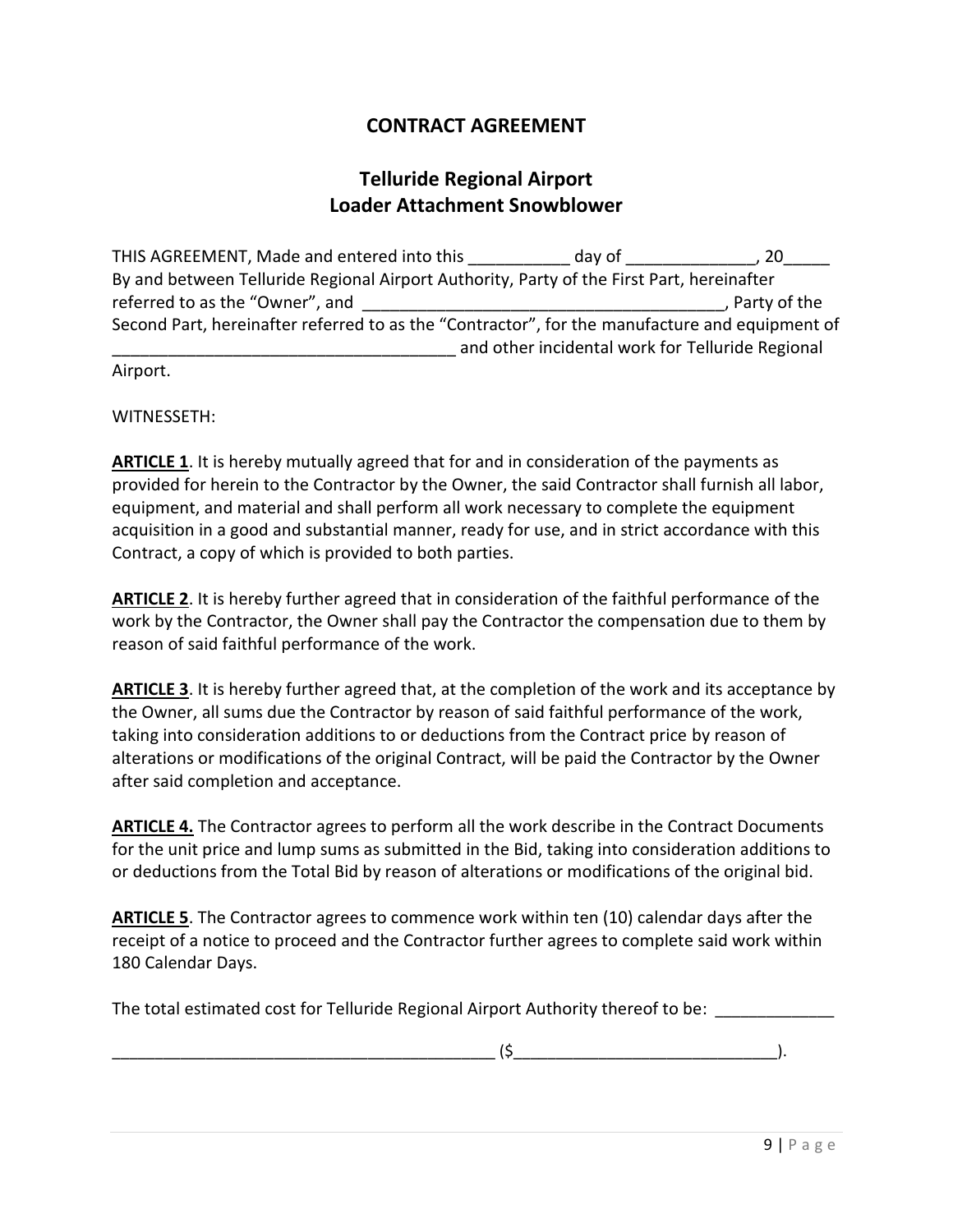IN WITNESS WEREOF, the Party of the First Party of the First Part and Party of the Second Part, respectively, have caused this Agreement to be duly executed in day and year first herein written two (2) copies, all of which to all intents and purposed shall be considered as the original.

| <b>CONTRACTOR, Party of Second Part</b> |     | OWNER, Party of the First Part |
|-----------------------------------------|-----|--------------------------------|
|                                         | By: |                                |
| (Office or Position of Signer)          |     | (Office or Position of Signer) |
| (SEAL)                                  |     | (SEAL)                         |
| ATTEST: ATTEST:                         |     | ATTEST: ATTESS                 |
| (Office or Position of Signer)          |     | (Office or Position of Signer) |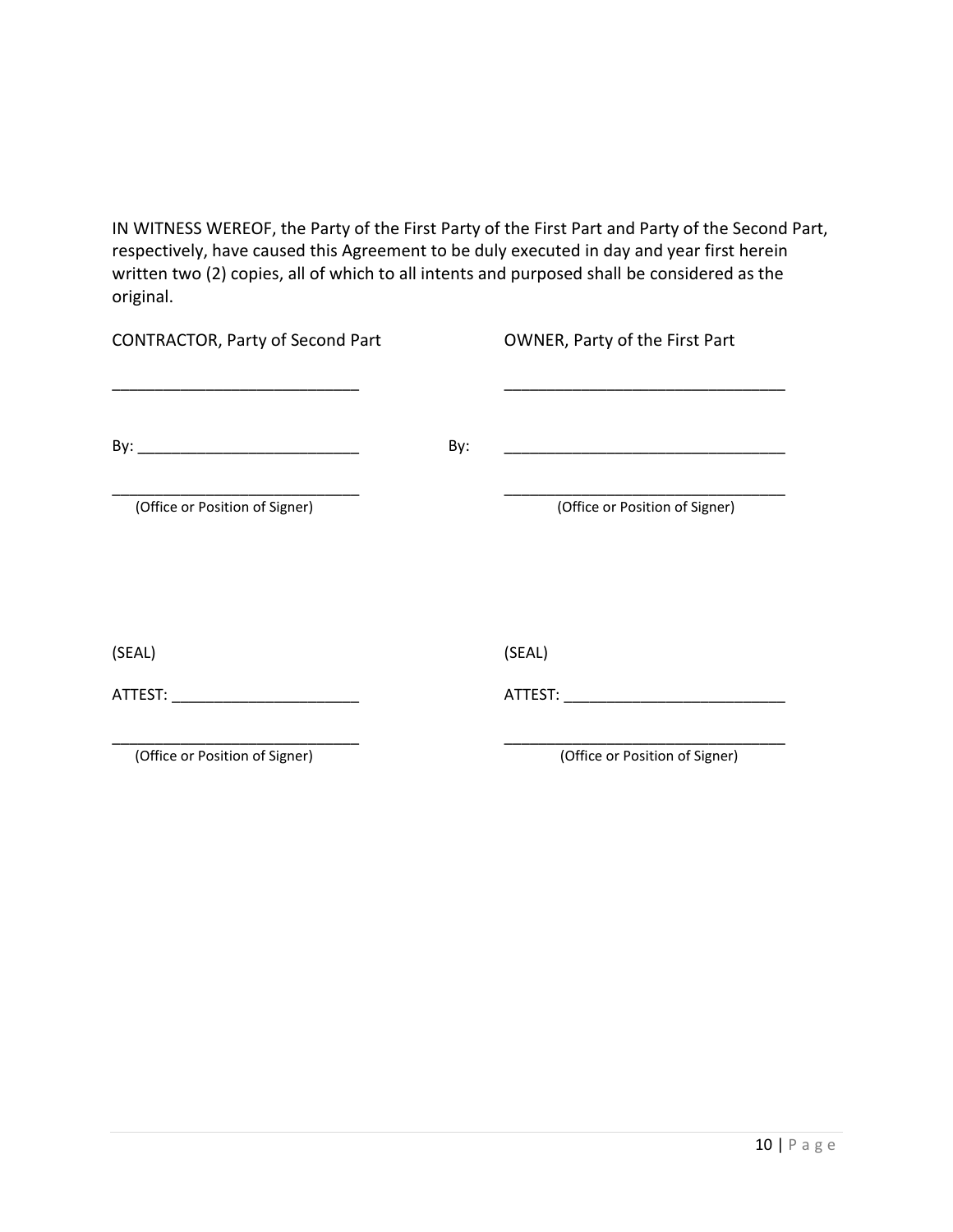# **TECHNICAL SPECIFICATIONS**

## **SPECIFICATIONS FOR LOADER ATTACHMENT SNOW BLOWER**

The specifications and information contained in this document are intended to describe a Loader Attachment Snow Blower that is suitable for the demands of operations at Telluride Regional Airport.

These specifications shall be construed as the minimum acceptable standard for a loader attachment snow blower.

All integral parts not specifically mentioned in the scope of these specifications that are necessary to provide a complete working unit shall be furnished. Additionally, the machine offered for bid shall include all standard manufacturers' equipment. The loader attachment snow blower must have a new current production year model and meet all current EPA, State, and other Federal Standards.

Quality, construction details, performance characteristics and price quotations will be analyzed and the loader attachment snowblower, which is best serves the interest of Telluride Regional Airport may be purchased. Telluride Regional Airport Reserves the right to reject any and or all proposals. Bidders must be able to offer parts and supplies for all the components of the machine.

Minor deviations from these specifications may be acceptable provided that the operating characteristics and capabilities of the unit or its components are not adversely affected.

This loader attachment snow blower will require a hitch that is compatible with a 2016 John Deere 724K to be coupled with existing attachments, tools, and/or equipment currently being used by the Telluride Regional Airport.

The following specifications should be met or exceeded.

## **1.0 General / Body**

- A. Maximum weight: 20,000 lbs. and must be useable with a 20-24 ton wheel loader
- B. Stainless steel bolts shall be used in the assembly of the unit
- C. Main frame made of compact steel
- D. Corrosion protection in hollow spaces
- E. Fiberglass engine hood (preferred)
- F. The structural design of this unit shall allow the unit to be fitted with caster wheel support assemblies on the blower head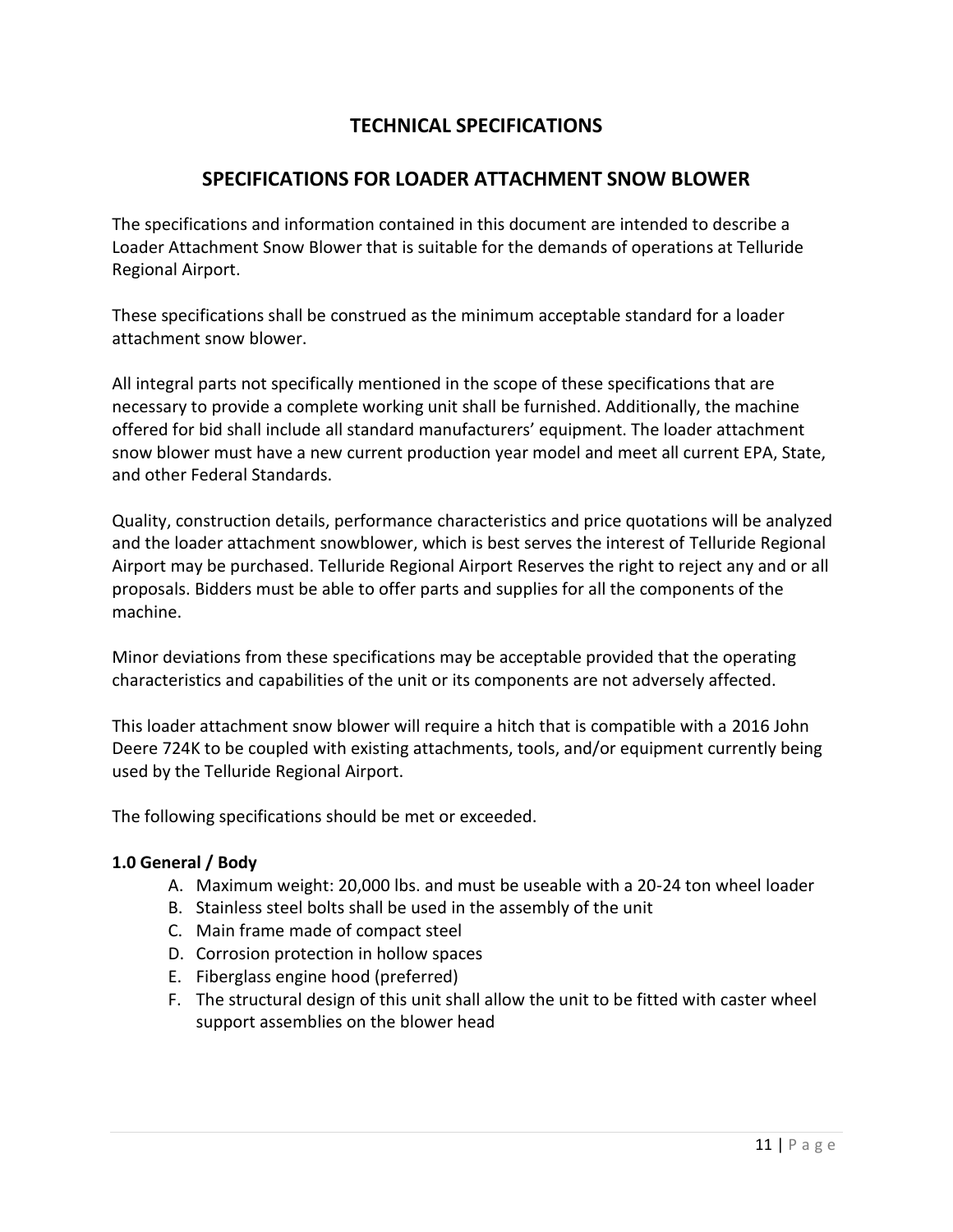### **2.0 OUTPUT**

- A. Minimum capacity: 4,400 tons per hour
- B. Minimum throw distance: 100 feet

#### **3.0 ENGINE**

- A. Six (6) cylinders; turbo charged and charging air cooler
- B. EPA Tier IV compliant
- C. Minimum net horsepower: 500 hp
- D. Minimum displacement: 550 cu. In.
- E. Antifreeze that protects to -58 F
- F. Vertically mounted filter to minimize oil spillage during filter change

#### **4.0 DISCHARGE**

- A. Horizontal auger with fast turning impeller (blower head)
- B. Two separate shear pin systems required; one for the auger and one for the complete driveline
- C. Turnable impeller housing
- D. Impeller housing must be locked in position by a pilot guided valve
- E. Impeller housing should be made of Hardox steel or approved equal
- F. Chute with extension, hydraulically adjustable flap and slewing ring with minimum turn radius of 200 degrees
- G. Moldboard must be able to accommodate both poly or steel edges

#### **5.0 HYDRAULIC SYSTEM**

- A. System shall be the size, type and capacity to perform all required operations
- B. Individual hydraulic pumps for the following components:
	- Lubricating pump for transmission and gears
	- Hydraulic pump for control functions
	- Hydraulic pump for clutch and brakes
- C. Additional valving, electrical and joystick for loader attachment snow blower
- D. System shall be sealed against containments and filters

#### **6.0 ELECTRIC SYSTEM**

- A. Equipped with a minimum of two mounted work lights forward facing on top of unit
- B. Equipped with automatic electronic self-diagnostic system testing component upon start-up (with problem messaging)
- C. Equipped with two or more mounted emergency stop switches
- D. Onboard 220V battery charger
- E. 800 CCA maintenance free batteries
- F. 24 volt starting system
- G. NATO socket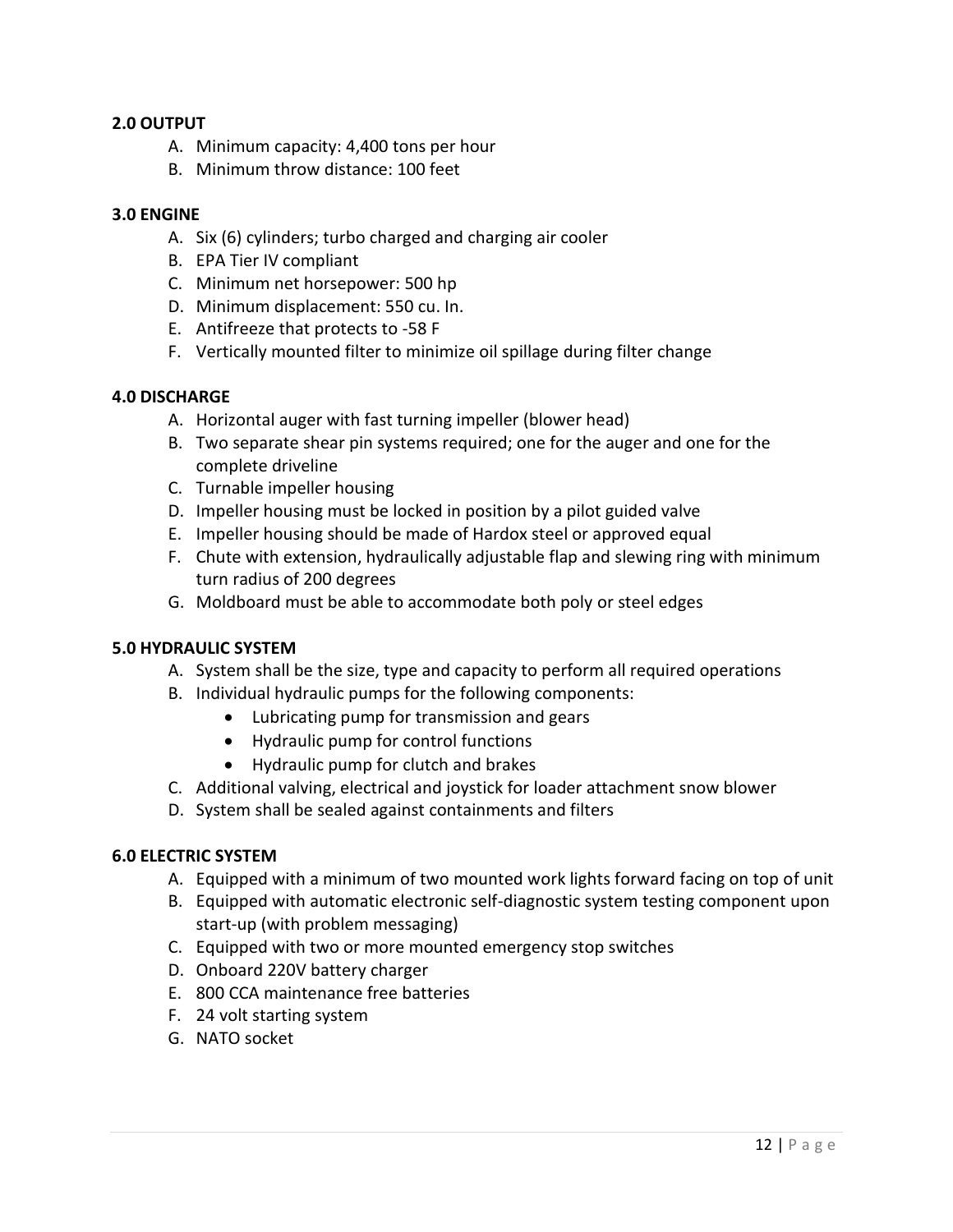### **START UP AND TRAINING**

The unit must be fully assembled and tested prior to delivery. Shipping cost is the responsibility of the bidder. FOB the buyer. A qualified factory representative must fully install, start-up and test the unit prior to training. Training shall be performed by factory trained and authorized technician. The training shall be performed at the customer's site and shall be 4 hours for operators training and an additional 4 hours for mechanics training (mechanics shall attend the operating training first). The purpose of this training is to review safe and effective procedures for use and maintenance of the machine, review and test all systems, assure the full function of the machine.

#### **MANUALS**

Technical Publications. Successful bidder shall provide both paper and electronic copies of electrical schematic that include a computer search function. Successful bidder shall also provide at no extra charge the software required to view schematics and operate this search function. The cost of the software and any license fees for use are to be included in the single bid price. The manufacturer shall furnish two sets of the following publications:

Operator's Manual. The operator's manual includes lubrication charts and instructions.

Parts Manual. The parts manual identifies and lists all parts, components, and sub-assemblies used in the fabrication of the carrier vehicle.

Maintenance and Service Manual. A maintenance and service manual provide guidance to nonspecialists performing routine services. The manual should also describe in detail with appropriate schematics the overhaul and major maintenance procedures required to maintain the vehicle.

## **DELIVERY**

Preparation for Delivery.

- Shipment. The vendor "seller" is responsible for the safe and timely delivery of the vehicle and its accessories, spare parts, and tools to the agree place of delivery. There will be no payment for delivery as it is incidental to the equipment. Deliver shall be made 180 calendar days from receipt of purchase order or notice to proceed.
- Marking. Carrier vehicles shall be marked for shipment in accordance with instructions agreed to by the purchaser.

Component Sourcing. Because of the critical nature of this machinery, it is essential that the complete unit and all components be newly manufactured and unused. To this end, the purchaser reserves the right to compare serial numbers of engines, transmissions, transfer cases and axles with the current production records of the component manufacturers. Any component found to be used, or not of current production will be rejected. The contractor (bidder) will replace the component in question with an appropriate and acceptable new replacement component at their own expense.